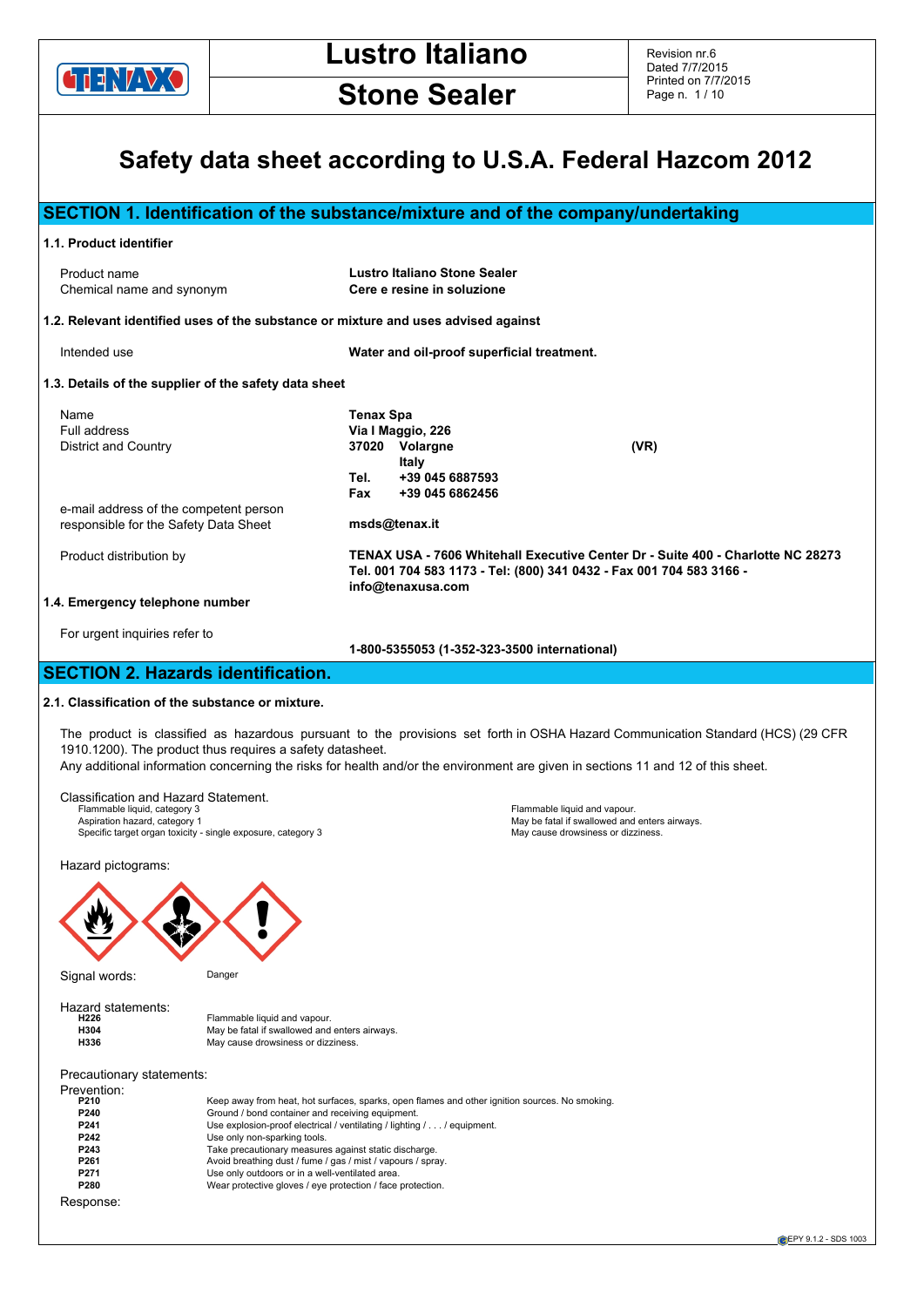

Revision nr.6 Dated 7/7/2015 Printed on 7/7/2015 Page n. 2 / 10

# **SECTION 2. Hazards identification.** ... / >>

| P303+P361+P353<br>P304+P340<br>P331<br>P370+P378                                                                                                                                        | Do NOT induce vomiting.<br>In case of fire: use to extinguish. | IF ON SKIN (or hair): take off immediately all contaminated clothing. Rinse skin with water / shower.<br>IF INHALED: remove person to fresh air and keep comfortable for breathing. |                                                                                                                                                                                                                                                                                                                                                                                                                                                                                                                                     |  |
|-----------------------------------------------------------------------------------------------------------------------------------------------------------------------------------------|----------------------------------------------------------------|-------------------------------------------------------------------------------------------------------------------------------------------------------------------------------------|-------------------------------------------------------------------------------------------------------------------------------------------------------------------------------------------------------------------------------------------------------------------------------------------------------------------------------------------------------------------------------------------------------------------------------------------------------------------------------------------------------------------------------------|--|
| Storage:                                                                                                                                                                                |                                                                |                                                                                                                                                                                     |                                                                                                                                                                                                                                                                                                                                                                                                                                                                                                                                     |  |
| P403+P233<br>P403+P235<br>P405                                                                                                                                                          | Store locked up.                                               | Store in a well-ventilated place. Keep container tightly closed.<br>Store in a well-ventilated place. Keep cool.                                                                    |                                                                                                                                                                                                                                                                                                                                                                                                                                                                                                                                     |  |
| Disposal:<br>P501                                                                                                                                                                       |                                                                | Dispose of contents / container according to applicable law.                                                                                                                        |                                                                                                                                                                                                                                                                                                                                                                                                                                                                                                                                     |  |
| 2.2. Other hazards.                                                                                                                                                                     |                                                                |                                                                                                                                                                                     |                                                                                                                                                                                                                                                                                                                                                                                                                                                                                                                                     |  |
| Environmental classification as for Reg. (EU) 1272/2008 (CLP):                                                                                                                          |                                                                |                                                                                                                                                                                     |                                                                                                                                                                                                                                                                                                                                                                                                                                                                                                                                     |  |
|                                                                                                                                                                                         |                                                                |                                                                                                                                                                                     | The product is classified as hazardous for environment pursuant to the provisions set forth in EC Regulation 1272/2008 (CLP).                                                                                                                                                                                                                                                                                                                                                                                                       |  |
| Classification and Hazard Statement.<br>Hazardous to the aquatic environment, chronic toxicity, category 3                                                                              |                                                                |                                                                                                                                                                                     | Harmful to aquatic life with long lasting effects.                                                                                                                                                                                                                                                                                                                                                                                                                                                                                  |  |
| Hazard statements:<br>H412                                                                                                                                                              |                                                                | Harmful to aquatic life with long lasting effects.                                                                                                                                  |                                                                                                                                                                                                                                                                                                                                                                                                                                                                                                                                     |  |
| Precautionary statements:                                                                                                                                                               |                                                                |                                                                                                                                                                                     |                                                                                                                                                                                                                                                                                                                                                                                                                                                                                                                                     |  |
| Prevention:                                                                                                                                                                             |                                                                |                                                                                                                                                                                     |                                                                                                                                                                                                                                                                                                                                                                                                                                                                                                                                     |  |
| P273                                                                                                                                                                                    | Avoid release to the environment.                              |                                                                                                                                                                                     |                                                                                                                                                                                                                                                                                                                                                                                                                                                                                                                                     |  |
| Response:                                                                                                                                                                               |                                                                |                                                                                                                                                                                     |                                                                                                                                                                                                                                                                                                                                                                                                                                                                                                                                     |  |
| Storage:                                                                                                                                                                                |                                                                |                                                                                                                                                                                     |                                                                                                                                                                                                                                                                                                                                                                                                                                                                                                                                     |  |
| Disposal:<br>P501                                                                                                                                                                       |                                                                | Dispose of contents / container according to applicable law.                                                                                                                        |                                                                                                                                                                                                                                                                                                                                                                                                                                                                                                                                     |  |
| Additional hazards.                                                                                                                                                                     |                                                                |                                                                                                                                                                                     |                                                                                                                                                                                                                                                                                                                                                                                                                                                                                                                                     |  |
| Repeated exposure may cause skin dryness or cracking.                                                                                                                                   |                                                                |                                                                                                                                                                                     |                                                                                                                                                                                                                                                                                                                                                                                                                                                                                                                                     |  |
| Additional hazards.                                                                                                                                                                     |                                                                |                                                                                                                                                                                     |                                                                                                                                                                                                                                                                                                                                                                                                                                                                                                                                     |  |
| Repeated exposure may cause skin dryness or cracking.                                                                                                                                   |                                                                |                                                                                                                                                                                     |                                                                                                                                                                                                                                                                                                                                                                                                                                                                                                                                     |  |
| <b>SECTION 3. Composition/information on ingredients.</b>                                                                                                                               |                                                                |                                                                                                                                                                                     |                                                                                                                                                                                                                                                                                                                                                                                                                                                                                                                                     |  |
| 3.1. Substances.                                                                                                                                                                        |                                                                |                                                                                                                                                                                     |                                                                                                                                                                                                                                                                                                                                                                                                                                                                                                                                     |  |
|                                                                                                                                                                                         |                                                                |                                                                                                                                                                                     |                                                                                                                                                                                                                                                                                                                                                                                                                                                                                                                                     |  |
| Information not relevant.                                                                                                                                                               |                                                                |                                                                                                                                                                                     |                                                                                                                                                                                                                                                                                                                                                                                                                                                                                                                                     |  |
| 3.2. Mixtures.<br><b>Contains:</b>                                                                                                                                                      |                                                                |                                                                                                                                                                                     |                                                                                                                                                                                                                                                                                                                                                                                                                                                                                                                                     |  |
|                                                                                                                                                                                         |                                                                |                                                                                                                                                                                     |                                                                                                                                                                                                                                                                                                                                                                                                                                                                                                                                     |  |
| Identification.                                                                                                                                                                         | Conc. %.                                                       | <b>Classification:</b>                                                                                                                                                              |                                                                                                                                                                                                                                                                                                                                                                                                                                                                                                                                     |  |
| NAPHTA (PETROL.) HYDROTREATED HEAVY<br>CAS.<br>64742-48-9                                                                                                                               | $50 - 100$                                                     |                                                                                                                                                                                     | Aspiration hazard, category 1 H304, Specific target organ toxicity - single exposure, category 3 H336,                                                                                                                                                                                                                                                                                                                                                                                                                              |  |
| <b>N-BUTYL ACETATE</b>                                                                                                                                                                  |                                                                | Hazardous to the aquatic environment, chronic toxicity, category 3 H412                                                                                                             |                                                                                                                                                                                                                                                                                                                                                                                                                                                                                                                                     |  |
| CAS.<br>123-86-4<br>Distillates (petroleum), hydrotreated light : Kerosine - unspecified<br>CAS.<br>64742-47-8                                                                          | $30 - 50$<br>$5 - 10$                                          | Aspiration hazard, category 1 H304                                                                                                                                                  | Flammable liquid, category 3 H226, Specific target organ toxicity - single exposure, category 3 H336                                                                                                                                                                                                                                                                                                                                                                                                                                |  |
| Note: Upper limit is not included into the range.                                                                                                                                       |                                                                | The full wording of hazard (H) phrases is given in section 16 of the sheet.                                                                                                         |                                                                                                                                                                                                                                                                                                                                                                                                                                                                                                                                     |  |
| <b>SECTION 4. First aid measures.</b>                                                                                                                                                   |                                                                |                                                                                                                                                                                     |                                                                                                                                                                                                                                                                                                                                                                                                                                                                                                                                     |  |
| 4.1. Description of first aid measures.<br>problem persists, seek medical advice.<br>contaminated clothing before using it again.<br>unconscious person, unless authorised by a doctor. |                                                                |                                                                                                                                                                                     | EYES: Remove contact lenses, if present. Wash immediately with plenty of water for at least 15 minutes, opening the eyelids fully. If<br>SKIN: Remove contaminated clothing. Wash immediately with plenty of water. If irritation persists, get medical advice/attention. Wash<br>INHALATION: Remove to open air. In the event of breathing difficulties, get medical advice/attention immediately.<br>INGESTION: Get medical advice/attention. Induce vomiting only if indicated by the doctor. Never give anything by mouth to an |  |

**4.2. Most important symptoms and effects, both acute and delayed.** For symptoms and effects caused by the contained substances, see chap. 11.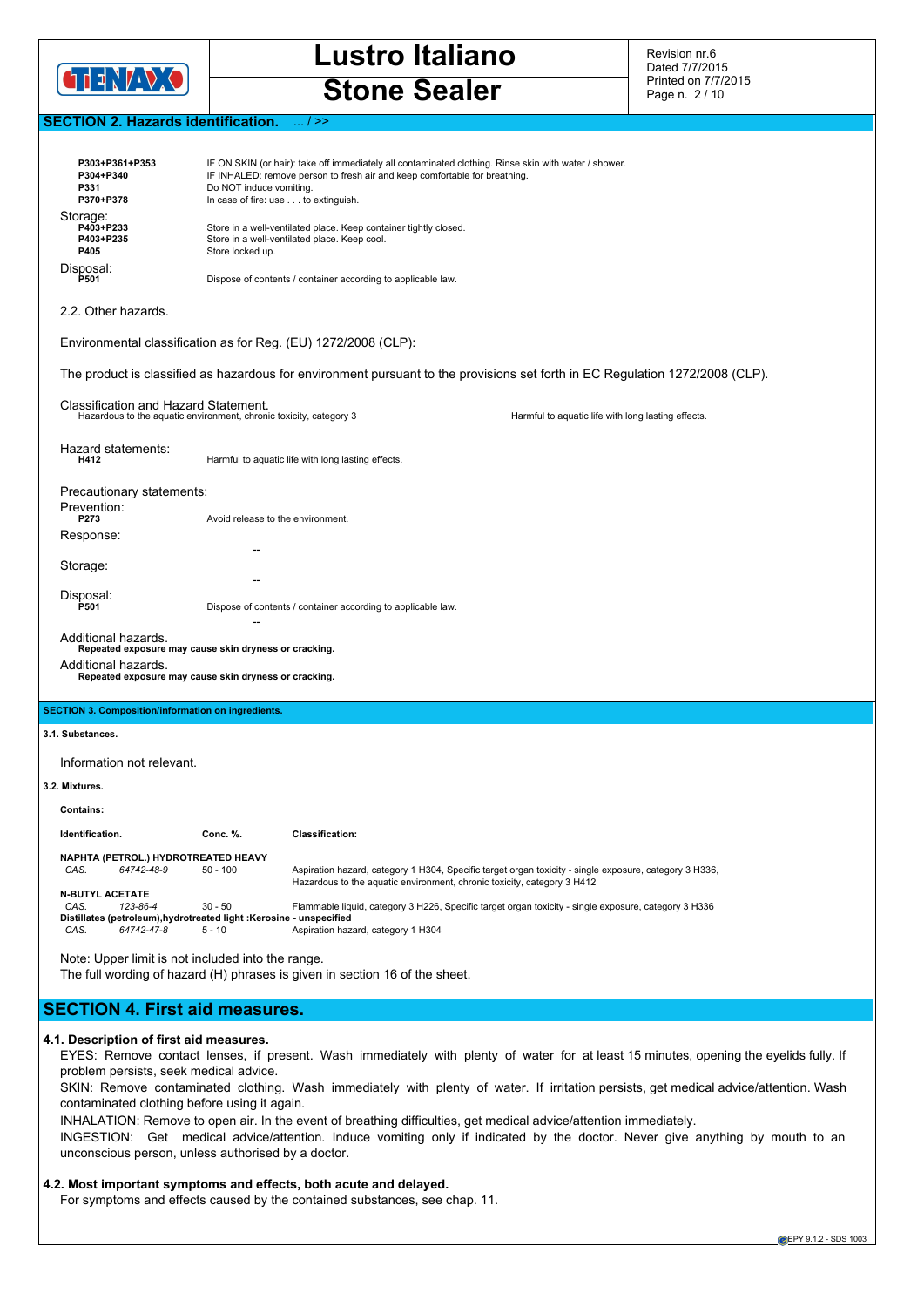

**Stone Sealer**

Revision nr.6 Dated 7/7/2015 Printed on 7/7/2015 Page n. 3 / 10

**SECTION 4. First aid measures.** 

**4.3. Indication of any immediate medical attention and special treatment needed.** Information not available.

# **SECTION 5. Firefighting measures.**

## **5.1. Extinguishing media.**

SUITABLE EXTINGUISHING EQUIPMENT

Extinguishing substances are: carbon dioxide, foam, chemical powder. For product loss or leakage that has not caught fire, water spray can be used to disperse flammable vapours and protect those trying to stem the leak.

UNSUITABLE EXTINGUISHING EQUIPMENT

Do not use jets of water. Water is not effective for putting out fires but can be used to cool containers exposed to flames to prevent explosions.

# **5.2. Special hazards arising from the substance or mixture.**

HAZARDS CAUSED BY EXPOSURE IN THE EVENT OF FIRE

Excess pressure may form in containers exposed to fire at a risk of explosion. Do not breathe combustion products.

# **5.3. Advice for firefighters.**

GENERAL INFORMATION

Use jets of water to cool the containers to prevent product decomposition and the development of substances potentially hazardous for health. Always wear full fire prevention gear. Collect extinguishing water to prevent it from draining into the sewer system. Dispose of contaminated water used for extinction and the remains of the fire according to applicable regulations. SPECIAL PROTECTIVE EQUIPMENT FOR FIRE-FIGHTERS

Normal fire fighting clothing i.e. fire kit (BS EN 469), gloves (BS EN 659) and boots (HO specification A29 and A30) in combination with self-contained open circuit positive pressure compressed air breathing apparatus (BS EN 137).

# **SECTION 6. Accidental release measures.**

# **6.1. Personal precautions, protective equipment and emergency procedures.**

#### Block the leakage if there is no hazard.

Wear suitable protective equipment (including personal protective equipment referred to under Section 8 of the safety data sheet) to prevent any contamination of skin, eyes and personal clothing. These indications apply for both processing staff and those involved in emergency procedures.

## **6.2. Environmental precautions.**

The product must not penetrate into the sewer system or come into contact with surface water or ground water.

#### **6.3. Methods and material for containment and cleaning up.**

Collect the leaked product into a suitable container. Evaluate the compatibility of the container to be used, by checking section 10. Absorb the remainder with inert absorbent material.

Make sure the leakage site is well aired. Check incompatibility for container material in section 7. Contaminated material should be

disposed of in compliance with the provisions set forth in point 13.

#### **6.4. Reference to other sections.**

Any information on personal protection and disposal is given in sections 8 and 13.

# **SECTION 7. Handling and storage.**

#### **7.1. Precautions for safe handling.**

Keep away from heat, sparks and naked flames; do not smoke or use matches or lighters. Without adequate ventilation, vapours may accumulate at ground level and, if ignited, catch fire even at a distance, with the danger of backfire. Avoid bunching of electrostatic charges. Do not eat, drink or smoke during use. Remove any contaminated clothes and personal protective equipment before entering places in which people eat. Avoid leakage of the product into the environment.

# **7.2. Conditions for safe storage, including any incompatibilities.**

Store only in the original container. Store in a well ventilated place, keep far away from sources of heat, naked flames and sparks and other sources of ignition. Keep containers away from any incompatible materials, see section 10 for details.

### **7.3. Specific end use(s).**

Information not available.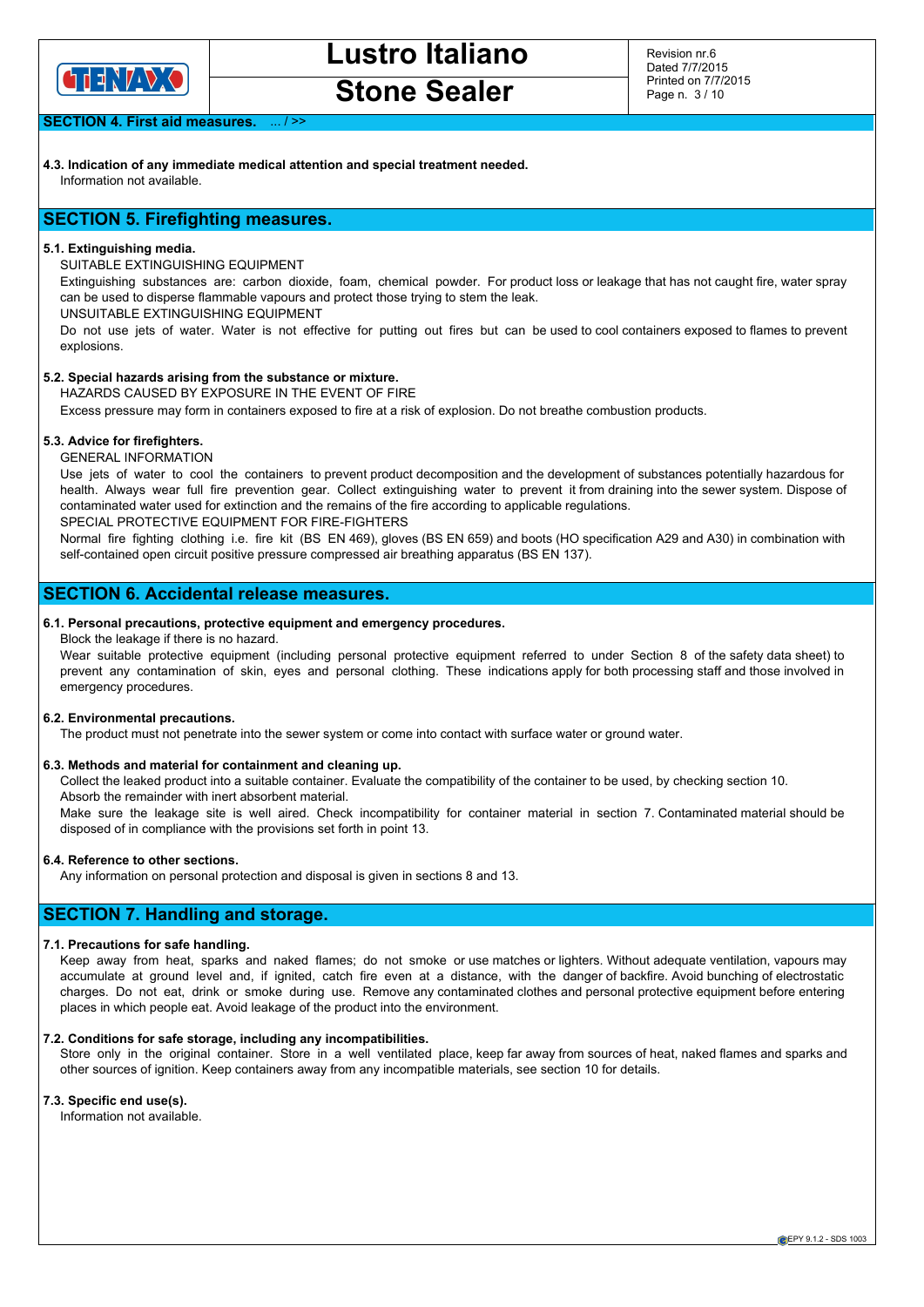

# **Stone Sealer**

Revision nr.6 Dated 7/7/2015 Printed on 7/7/2015 Page n. 4 / 10

# **SECTION 8. Exposure controls/personal protection.**

#### **8.1. Control parameters.**

Regulatory References:

| USA | NIOSH-REL        | NIOSH publication No. 2005-149, 3th printing, 2007.                                                     |
|-----|------------------|---------------------------------------------------------------------------------------------------------|
| USA | OSHA-PEL         | Occupational Exposure Limits - Limits for Air Contaminants TABLE Z-1-1910.1000.                         |
| USA | CAL/OSHA-PEL     | California Division of Occupational Safety and Health (Cal-OSHA) Permissible Exposure Limits<br>(PELs). |
|     | <b>TLV-ACGIH</b> | ACGIH 2014                                                                                              |

|                               | <b>NAPHTA (PETROL.) HYDROTREATED HEAVY</b> |        |     |            |     |  |  |  |  |
|-------------------------------|--------------------------------------------|--------|-----|------------|-----|--|--|--|--|
| <b>Threshold Limit Value.</b> |                                            |        |     |            |     |  |  |  |  |
| Type                          | Country                                    | TWA/8h |     | STEL/15min |     |  |  |  |  |
|                               |                                            | mq/m3  | ppm | ma/m3      | ppm |  |  |  |  |
| <b>TLV-ACGIH</b>              | $\overline{\phantom{0}}$                   | 1595   |     |            |     |  |  |  |  |

|                  |                               |                 |     |                     | <b>N-BUTYL ACETATE</b> |  |
|------------------|-------------------------------|-----------------|-----|---------------------|------------------------|--|
|                  | <b>Threshold Limit Value.</b> |                 |     |                     |                        |  |
| Type             | Country                       | TWA/8h<br>mq/m3 | ppm | STEL/15min<br>mq/m3 | ppm                    |  |
| <b>TLV-ACGIH</b> | $\overline{\phantom{0}}$      | 713             | 150 | 950                 | 200                    |  |
| <b>OSHA</b>      | USA                           | 710             | 150 |                     |                        |  |
| CAL/OSHA         | USA                           | 710             | 150 | 950                 | 200                    |  |
| <b>NIOSH</b>     | USA                           | 710             | 150 | 950                 | 200                    |  |

TLV of solvent mixture: 713 mg/m3.

# **8.2. Exposure controls.**

As the use of adequate technical equipment must always take priority over personal protective equipment, make sure that the workplace is well aired through effective local aspiration. Personal protective equipment must comply with current regulations. HAND PROTECTION

Protect hands with category III work gloves (OSHA 29 CFR 1910.138).

The following should be considered when choosing work glove material: compatibility, degradation, failure time and permeability.

The work gloves' resistance to chemical agents should be checked before use, as it can be unpredictable. The gloves' wear time depends on the duration and type of use.

SKIN PROTECTION

Wear category I professional long-sleeved overalls and safety footwear (see Directive 89/686/EEC and standard EN ISO 20344). Wash body with soap and water after removing protective clothing.

Consider the appropriateness of providing antistatic clothing in the case of working environments in which there is a risk of explosion. EYE PROTECTION

Wear airtight protective goggles (OSHA 29 CFR 1910.133).

RESPIRATORY PROTECTION

If the threshold value (e.g. TLV-TWA) is exceeded for the substance or one of the substances present in the product, wear a mask with a NIOSH certified filter, whose class must be chosen according to the limit of use concentration (NIOSH 42 CFR 84, OSHA 29 CFR 1910.134). In the presence of gases or vapours of various kinds and/or gases or vapours containing particulate (aerosol sprays, fumes, mists, etc.) combined filters are required.

Respiratory protection devices must be used if the technical measures adopted are not suitable for restricting the worker's exposure to the threshold values considered. The protection provided by masks is in any case limited.

If the substance considered is odourless or its olfactory threshold is higher than the corresponding TLV-TWA and in the case of an emergency, wear open-circuit compressed air breathing apparatus or external air-intake breathing apparatus. For a correct choice of respiratory protection device, see standard NIOSH 42 CFR 84 and OSHA 29 CFR 1910.134.

ENVIRONMENTAL EXPOSURE CONTROLS.

The emissions generated by manufacturing processes, including those generated by ventilation equipment, should be checked to ensure compliance with environmental standards.

Product residues must not be indiscriminately disposed of with waste water or by dumping in waterways.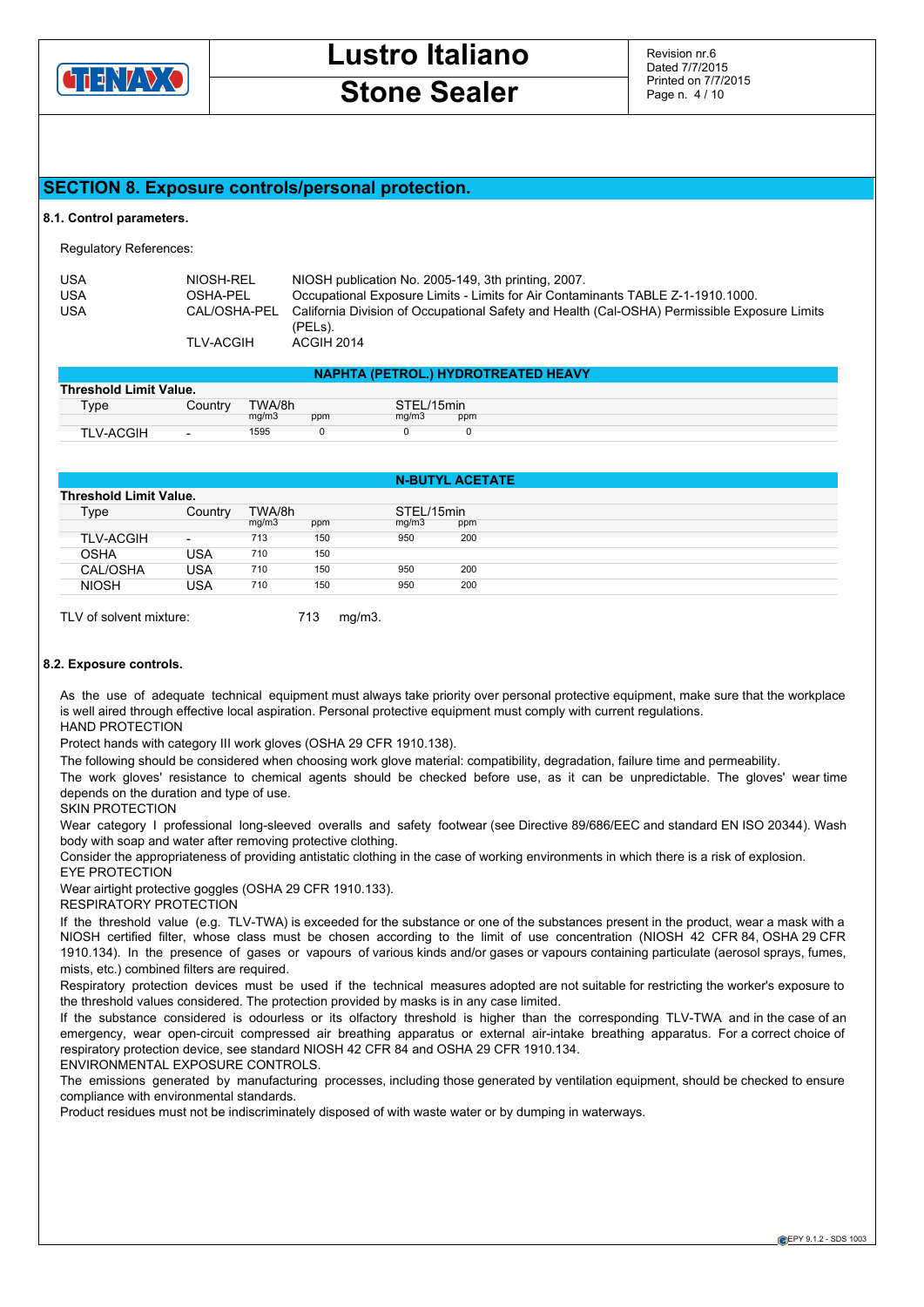

# **Stone Sealer**

Revision nr.6 Dated 7/7/2015 Printed on 7/7/2015 Page n. 5 / 10

# **SECTION 9. Physical and chemical properties.**

## **9.1. Information on basic physical and chemical properties.**

| Appearance                             | liquid              |  |                     |     |          |
|----------------------------------------|---------------------|--|---------------------|-----|----------|
| Colour                                 | transparent         |  |                     |     |          |
| Odour                                  | aromatic            |  |                     |     |          |
| Odour threshold.                       | Not available.      |  |                     |     |          |
| pH.                                    | Not available.      |  |                     |     |          |
| Melting point / freezing point.        | Not available.      |  |                     |     |          |
| Initial boiling point.                 | Not available.      |  |                     |     |          |
| Boiling range.                         | Not available.      |  |                     |     |          |
| Flash point.                           | $23 \leq T \leq 60$ |  |                     | °C. |          |
| Evaporation rate                       | Not available.      |  |                     |     |          |
| Flammability (solid, gas)              | Not available.      |  |                     |     |          |
| Lower inflammability limit.            | Not available.      |  |                     |     |          |
| Upper inflammability limit.            | Not available.      |  |                     |     |          |
| Lower explosive limit.                 | Not available.      |  |                     |     |          |
| Upper explosive limit.                 | Not available.      |  |                     |     |          |
| Vapour pressure.                       | Not available.      |  |                     |     |          |
| Vapour density                         | Not available.      |  |                     |     |          |
| Relative density.                      | 1.1                 |  | Kg/I                |     |          |
| Solubility                             |                     |  | SOLUBLE IN AROMATIC |     |          |
| Partition coefficient: n-octanol/water | Not available.      |  |                     |     |          |
| Auto-ignition temperature.             | Not available.      |  |                     |     |          |
| Decomposition temperature.             | Not available.      |  |                     |     |          |
| Viscosity                              | Not available.      |  |                     |     |          |
| <b>Explosive properties</b>            | Not available.      |  |                     |     |          |
| Oxidising properties                   | Not available.      |  |                     |     |          |
| 9.2. Other information.                |                     |  |                     |     |          |
| VOC:                                   | 96,45 % - 793,35    |  |                     |     | g/litre. |
| VOC (volatile carbon) :                | 539.45              |  |                     |     |          |
|                                        |                     |  |                     |     |          |

# **SECTION 10. Stability and reactivity.**

#### **10.1. Reactivity.**

There are no particular risks of reaction with other substances in normal conditions of use.

SOLVENT NAPHTHA (PETROLEUM), HEAVY AROM: can form flammable mixtures with the air.

#### **10.2. Chemical stability.**

The product is stable in normal conditions of use and storage.

#### **10.3. Possibility of hazardous reactions.**

The vapours may also form explosive mixtures with the air.

N-BUTYL ACETATE: risk of explosion on contact with: strong oxidising agents. Can react dangerously with alkaline hydroxides, potassium tert-butoxide. Forms explosive mixtures with the air.

#### **10.4. Conditions to avoid.**

Avoid overheating. Avoid bunching of electrostatic charges. Avoid all sources of ignition.

N-BUTYL ACETATE: avoid exposure to moisture, sources of heat and naked flames.

#### **10.5. Incompatible materials.**

N-BUTYL ACETATE: water, nitrates, strong oxidising agents, acids and alkalis and potassium tert-butoxide.

# **10.6. Hazardous decomposition products.**

In the event of thermal decomposition or fire, gases and vapours that are potentially dangerous to health may be released.

# **SECTION 11. Toxicological information.**

# **11.1. Information on toxicological effects.**

In the absence of experimental data for the product itself, health hazards are evaluated according to the properties of the substances it contains, using the criteria specified in the applicable regulation for classification.

It is therefore necessary to take into account the concentration of the individual hazardous substances indicated in section 3, to evaluate the toxicological effects of exposure to the product.

The introduction of even small quantities of this liquid into the respiratory system in case of ingestion or vomit may cause bronchopneumonia and pulmonary edema.

This product contains highly volatile substances, which may cause serious depression of the central nervous system (CNS) and have negative effects, such as drowsiness, dizziness, slow reflexes, narcosis.

This product may have a degreasing action on the skin, producing dryness and chapped skin after repeated exposure.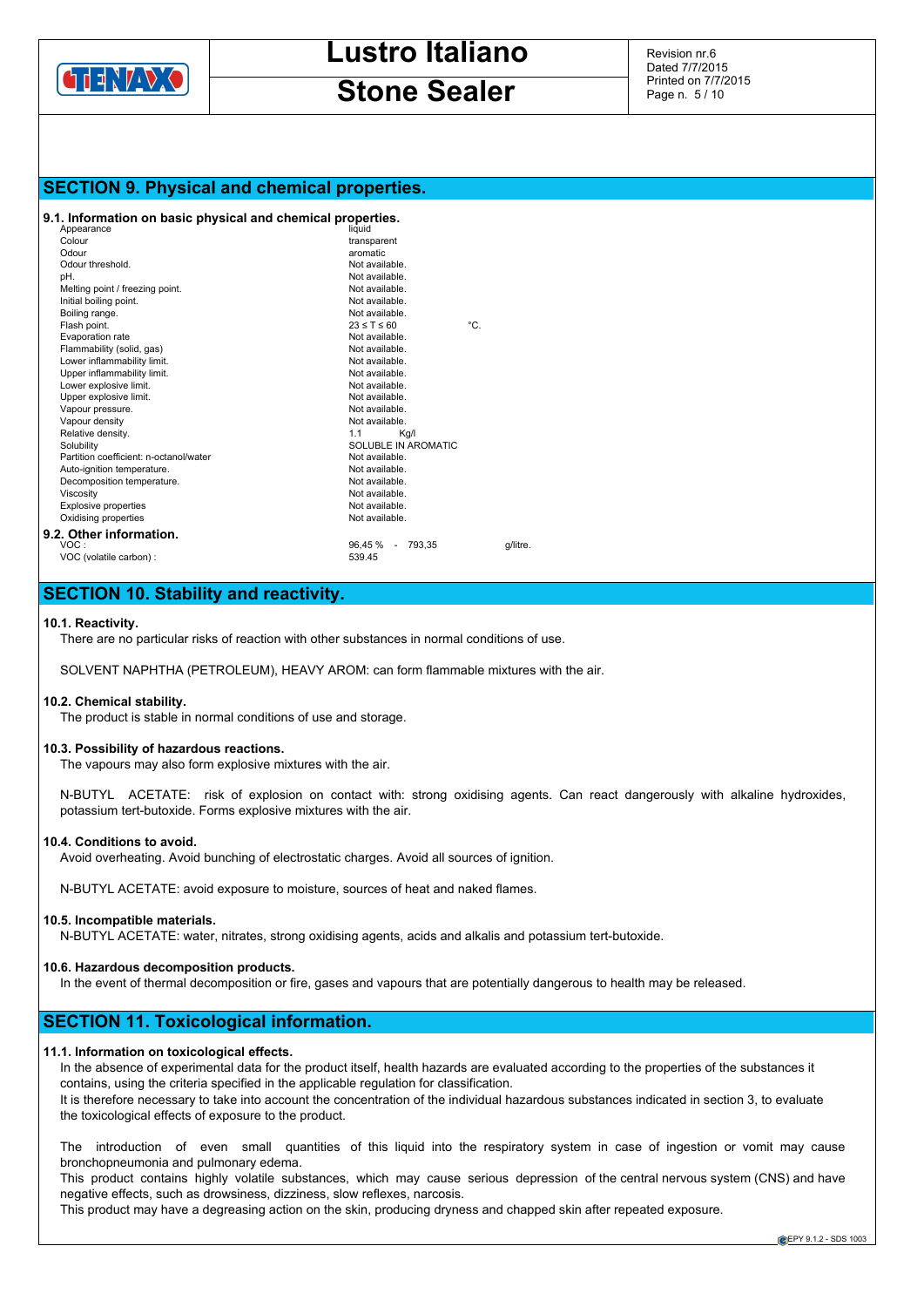

**Stone Sealer**

Revision nr.6 Dated 7/7/2015 Printed on 7/7/2015 Page n. 6 / 10

# **SECTION 11. Toxicological information**

N-BUTYL ACETATE:in humans the substance's vapours cause irritation to the eues and nose. In the event of repeated exposure, there is skin irritation, dermatosis (with driness and flaking of the skin) and keratitis.

## N-BUTYL ACETATE

| LD50 (Oral).       | > 6400 mg/kg Ra  |
|--------------------|------------------|
| LD50 (Dermal).     | > 5000 mg/kg Ra  |
| LC50 (Inhalation). | 21.1 mg/l/4h Rat |

l/kg Rat ı/kg Rabbit<br>4h Rat

# **SECTION 12. Ecological information.**

This product is dangerous for the environment and the aquatic organisms. In the long term, it have negative effects on aquatic environment.

**12.1. Toxicity.**

Information not available.

#### **12.2. Persistence and degradability.**

N-BUTYL ACETATE Solubility in water. mg/l 1000 - 10000

#### **12.3. Bioaccumulative potential.**

| N-BUTYL ACETATE                         |      |
|-----------------------------------------|------|
| Partition coefficient: n-octanol/water. | 23   |
| BCF.                                    | 15.3 |

## **12.4. Mobility in soil.**

| N-BUTYL ACETATE                    |     |
|------------------------------------|-----|
| Partition coefficient: soil/water. | < 3 |

## **12.5. Results of PBT and vPvB assessment.** Information not available.

## **12.6. Other adverse effects.**

Information not available.

# **SECTION 13. Disposal considerations.**

## **13.1. Waste treatment methods.**

Reuse, when possible. Product residues should be considered special hazardous waste. The hazard level of waste containing this product should be evaluated according to applicable regulations.

Disposal must be performed through an authorised waste management firm, in compliance with national and local regulations.

Waste transportation may be subject to dangerous goods transport regulations.

CONTAMINATED PACKAGING

Contaminated packaging must be recovered or disposed of in compliance with national waste management regulations.

# **SECTION 14. Transport information.**

## **14.1. UN number.**

ADR / RID, IMDG, IATA: 1993

# **14.2. UN proper shipping name.**

| ADR / RID: | FLAMMABLE LIQUID, N.O.S. (N-BUTYL ACETATE) |  |  |
|------------|--------------------------------------------|--|--|
| IMDG:      | FLAMMABLE LIQUID, N.O.S. (N-BUTYL ACETATE) |  |  |
| IATA:      | FLAMMABLE LIQUID, N.O.S. (N-BUTYL ACETATE) |  |  |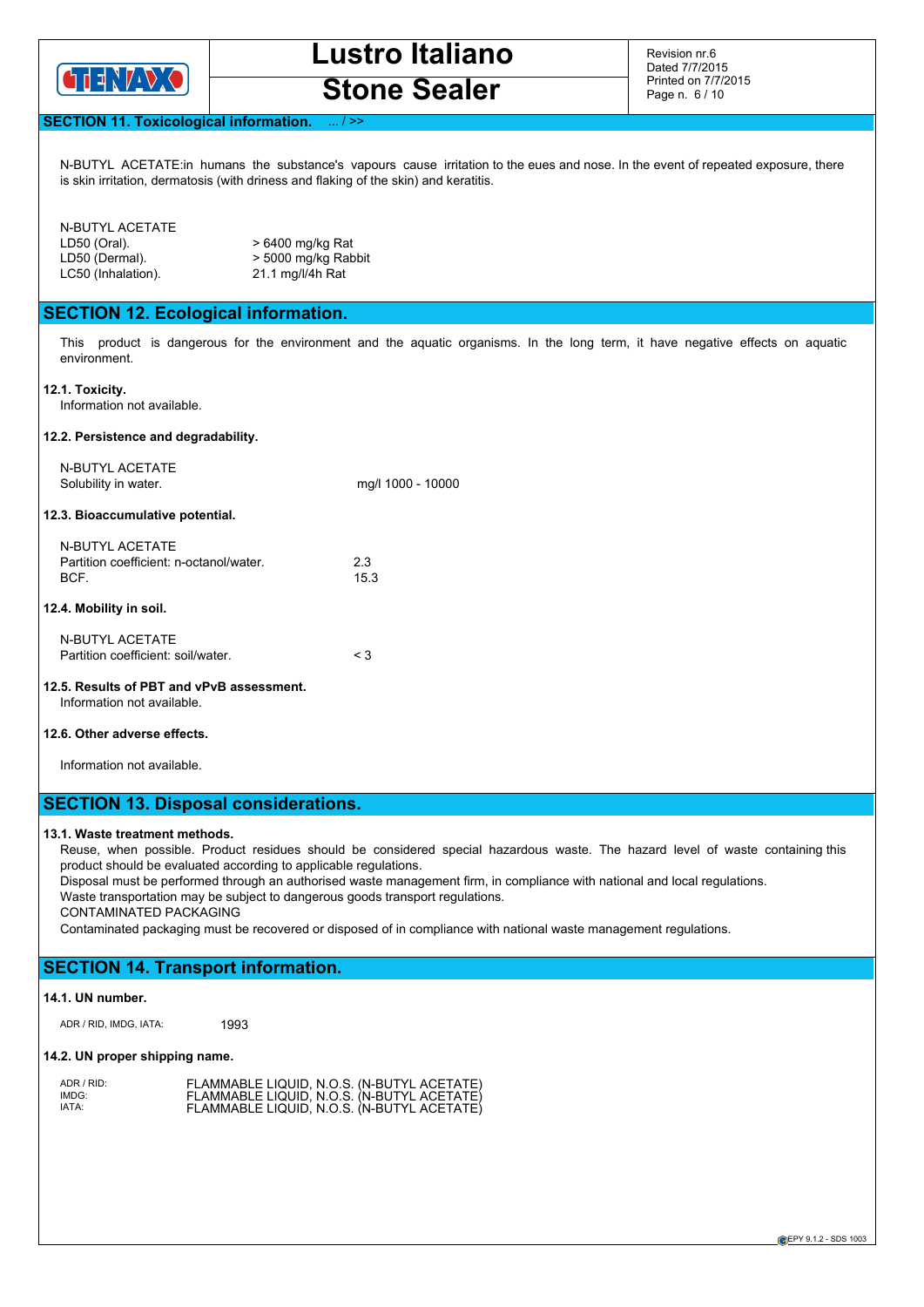

Revision nr.6 Dated 7/7/2015 Printed on 7/7/2015 Page n. 7 / 10

# **SECTION 14. Transport information.** ... / >>

#### **14.3. Transport hazard class(es).**

| ADR / RID: | Class: 3 | Label: $3$ |
|------------|----------|------------|
| IMDG:      | Class: 3 | Label: 3   |
| IATA:      | Class: 3 | Label: 3   |



## **14.4. Packing group.**

ADR / RID, IMDG, IATA: III

#### **14.5. Environmental hazards.**

| ADR/RID | NΟ |
|---------|----|
| IMDG:   | NΟ |
| IATA:   | NΟ |

#### **14.6. Special precautions for user.**

Special Provision: 640E<br>EMS: F-E, S-E IMDG:<br>
EMS: F-E, S-E<br>
Cargo: Cargo: Cargo: Maximum quantity: 220 L Pass.:  $P$ ass.:  $M = \frac{1}{25}$  Maximum quantity: 60 L Packaging instructions: 355 Special Instructions:

ADR/RID: HIN - Kemler: 30 Limited Quantities 5 L Tunnel restriction code (D/E)

Packaging instructions: 366

## **14.7. Transport in bulk according to Annex II of MARPOL73/78 and the IBC Code.**

Information not relevant.

# **SECTION 15. Regulatory information.**

## **15.1. Safety, health and environmental regulations/legislation specific for the substance or mixture.**

U.S. Federal Regulations.

TSCA: All components are listed on TSCA Inventory.

Clean Air Act Section 112(b): 34590-94-8 DIPROPYLENE GLYCOL MONOMETHYL ETHER (Glycol ethers)

Clean Air Act Section 602 Class I Substances: No component(s) listed.

Clean Air Act Section 602 Class II Substances: No component(s) listed.

Clean Water Act – Priority Pollutants: No component(s) listed.

Clean Water Act – Toxic Pollutants: No component(s) listed.

DEA List I Chemicals (Precursor Chemicals): No component(s) listed.

DEA List II Chemicals (Essential Chemicals): No component(s) listed.

EPA List of Lists: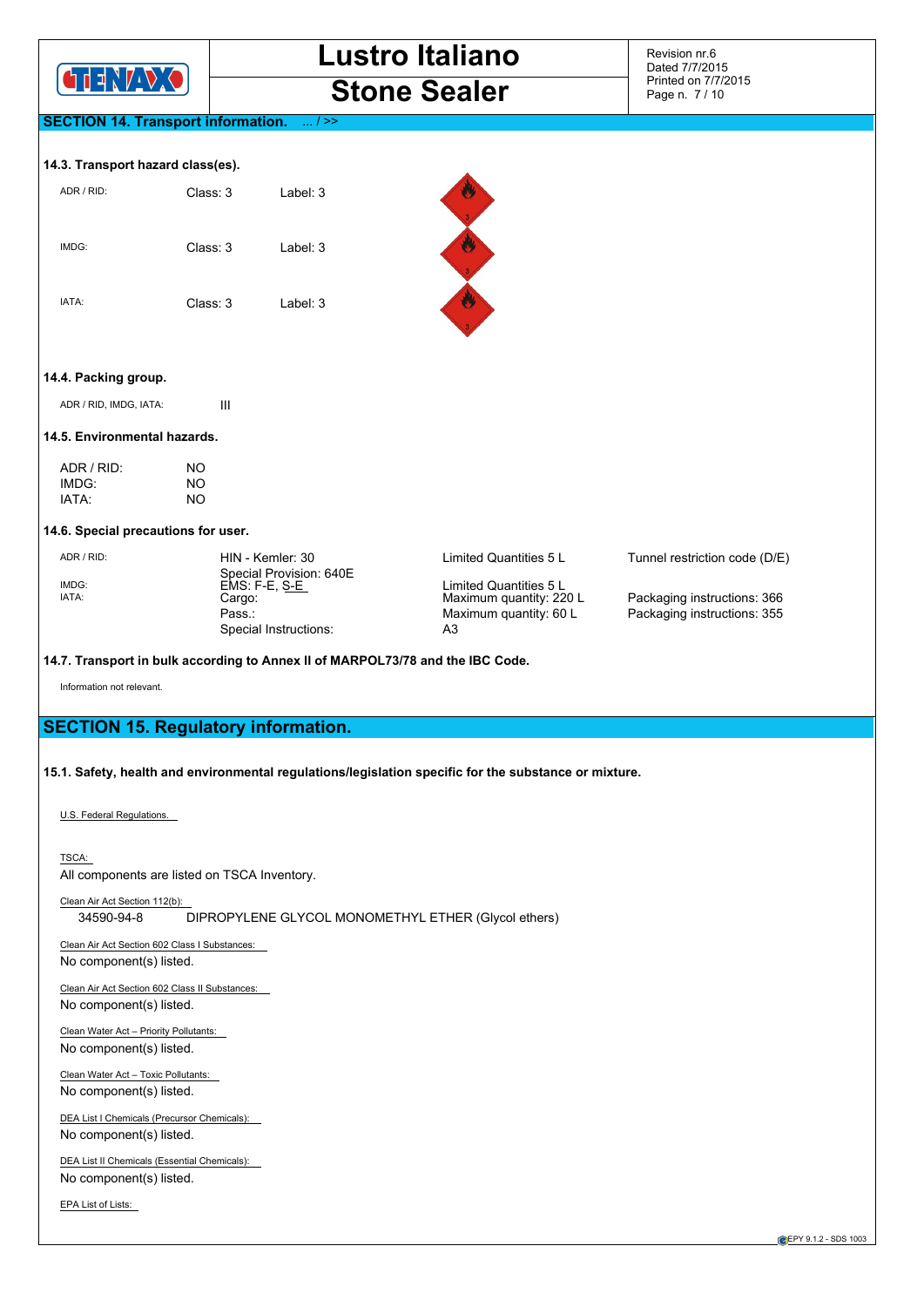

**Stone Sealer**

Revision nr.6 Dated 7/7/2015 Printed on 7/7/2015 Page n. 8 / 10

# **SECTION 15. Regulatory information.** ... / >>

| 313 Category Code:<br>34590-94-8                         | DIPROPYLENE GLYCOL MONOMETHYL ETHER (Glycol ethers)                                                                               |
|----------------------------------------------------------|-----------------------------------------------------------------------------------------------------------------------------------|
| EPCRA 302 EHS TPQ:<br>No component(s) listed.            |                                                                                                                                   |
| EPCRA 304 EHS RO:<br>No component(s) listed.             |                                                                                                                                   |
| <b>CERCLA RQ:</b><br>123-86-4                            | N-BUTYL ACETATE                                                                                                                   |
| EPCRA 313 TRI:<br>34590-94-8                             | DIPROPYLENE GLYCOL MONOMETHYL ETHER (Glycol ethers)                                                                               |
| <b>RCRA Code:</b><br>No component(s) listed.             |                                                                                                                                   |
| CAA 112 (r) RMP TQ:<br>No component(s) listed.           |                                                                                                                                   |
| State Regulations.                                       |                                                                                                                                   |
| Massachussetts:<br>34590-94-8                            | DIPROPYLENE GLYCOL MONOMETHYL ETHER (Glycol ethers)                                                                               |
| 123-86-4                                                 | <b>N-BUTYL ACETATE</b>                                                                                                            |
| Minnesota:                                               |                                                                                                                                   |
| 34590-94-8<br>123-86-4                                   | DIPROPYLENE GLYCOL MONOMETHYL ETHER (Glycol ethers)<br><b>N-BUTYL ACETATE</b>                                                     |
| New Jersey:                                              |                                                                                                                                   |
| 34590-94-8<br>123-86-4                                   | DIPROPYLENE GLYCOL MONOMETHYL ETHER (Glycol ethers)<br><b>N-BUTYL ACETATE</b>                                                     |
| New York:<br>123-86-4                                    | N-BUTYL ACETATE                                                                                                                   |
| Pennsylvania:                                            |                                                                                                                                   |
| 34590-94-8<br>123-86-4                                   | DIPROPYLENE GLYCOL MONOMETHYL ETHER (Glycol ethers)<br>N-BUTYL ACETATE                                                            |
| California:                                              |                                                                                                                                   |
| 34590-94-8<br>123-86-4                                   | DIPROPYLENE GLYCOL MONOMETHYL ETHER (Glycol ethers)<br>N-BUTYL ACETATE                                                            |
| Proposition 65:                                          |                                                                                                                                   |
|                                                          | This product does not contain any substances know to the State of California to cause cancer, reproductive harm or birth defects. |
| International Regulations.                               | Substances subject to exportation reporting pursuant to (EC) Reg. 649/2012:                                                       |
| None.                                                    |                                                                                                                                   |
| Substances subject to the Rotterdam Convention:<br>None. |                                                                                                                                   |
| Substances subject to the Stockholm Convention:<br>None. |                                                                                                                                   |
| Candadian WHMIS.<br>Information not available.           |                                                                                                                                   |
| <b>SECTION 16. Other information.</b>                    |                                                                                                                                   |
|                                                          | Text of hazard (H) indications mentioned in section 2-3 of the sheet:                                                             |
|                                                          |                                                                                                                                   |

Flammable liquid, category 3<br>
Asp. Tox. 1 (Aspiration hazard, category 1)<br>
Specific target organ toxicity - single exposure, category 3<br>
Aquatic Chronic 3 (Hazardous to the aquatic environment, chronic toxicity, category 3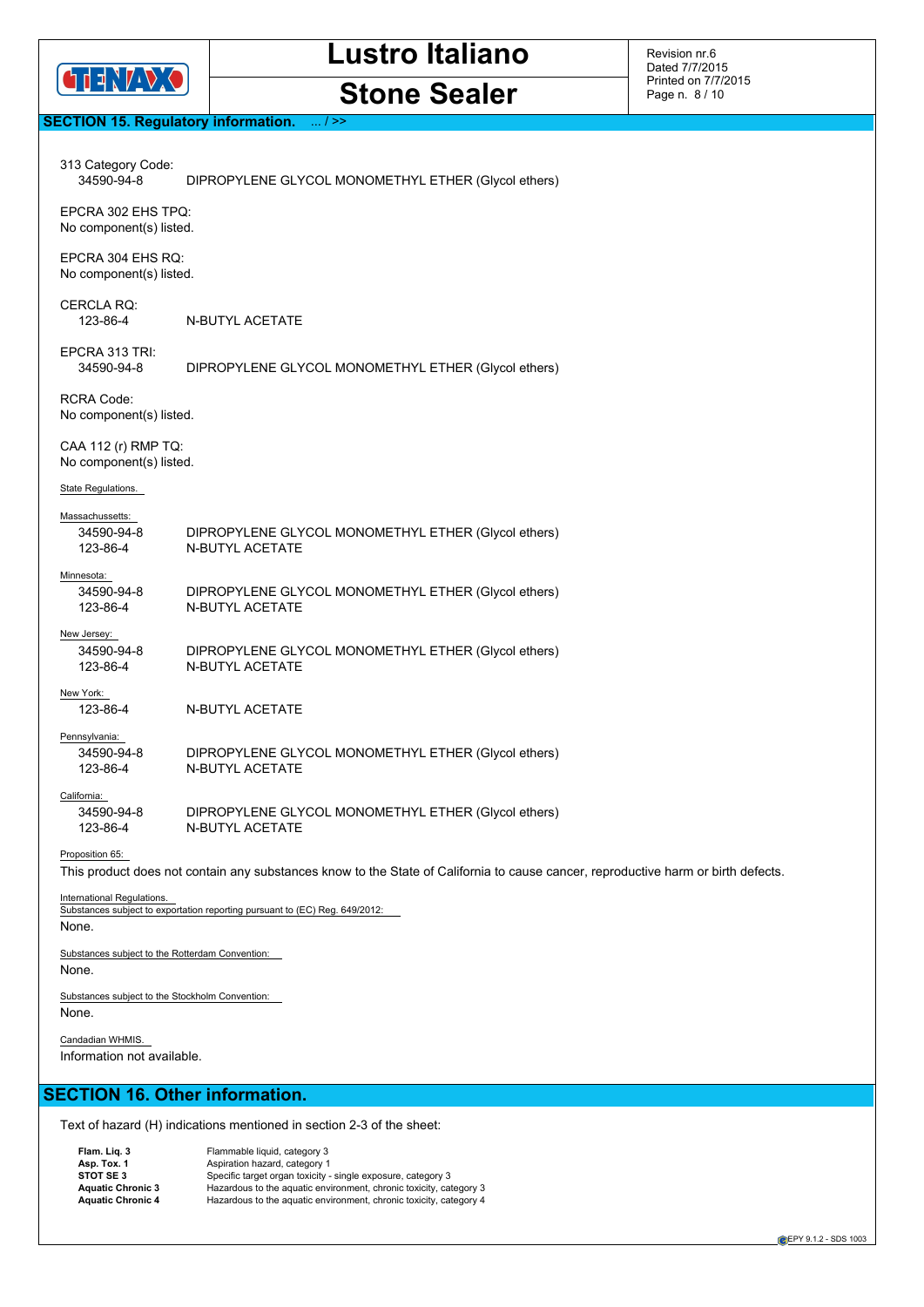

Revision nr.6 Dated 7/7/2015 Printed on 7/7/2015 Page n. 9 / 10

# **SECTION 16. Other information.**

| H <sub>226</sub> | Flammable liquid and vapour.                            |
|------------------|---------------------------------------------------------|
| H304             | May be fatal if swallowed and enters airways.           |
| H336             | May cause drowsiness or dizziness.                      |
| <b>H412</b>      | Harmful to aquatic life with long lasting effects.      |
| H413             | May cause long lasting harmful effects to aquatic life. |

LEGEND:

- 313 CATEGORY CODE: Emergency Planning and Community Right-to Know Act Section 313 Category Code
- ADR: European Agreement concerning the carriage of Dangerous goods by Road
- CAA 112 ® RMP TQ: Risk Management Plan Threshold Quantity (Clean Air Act Section 112®)
- CAS NUMBER: Chemical Abstract Service Number
- CE50: Effective concentration (required to induce a 50% effect)
- CERCLA RQ: Reportable Quantity (Comprehensive Environment Response, Compensation, and Liability Act)
- CLP: EC Regulation 1272/2008
- DEA: Drug Enforcement Administration
- EmS: Emergency Schedule
- EPA: US Environmental Protection Agency
- EPCRA: Emergency Planning and Community Right-to Know Act
- EPCRA 302 EHS TPQ: Extremely Hazardous Substance Threshold Planning Quantity (Section 302 Category Code)
- EPCRA 304 EHS RQ: Extremely Hazardous Substance Reportable Quantity (Section 304 Category Code)
- EPCRA 313 TRI: Toxics Release Inventory (Section 313 Category Code)
- GHS: Globally Harmonized System of classification and labeling of chemicals
- IATA DGR: International Air Transport Association Dangerous Goods Regulation
- IC50: Immobilization Concentration 50%
- IMDG: International Maritime Code for dangerous goods
- IMO: International Maritime Organization
- LC50: Lethal Concentration 50%
- LD50: Lethal dose 50%
- OEL: Occupational Exposure Level
- PEL: Predicted exposure level
- RCRA Code: Resource Conservation and Recovery Act Code
- REL: Recommended exposure limit
- RID: Regulation concerning the international transport of dangerous goods by train
- TLV: Threshold Limit Value
- TLV CEILING: Concentration that should not be exceeded during any time of occupational exposure.
- TSCA: Toxic Substances Control Act
- TWA STEL: Short-term exposure limit
- TWA: Time-weighted average exposure limit
- VOC: Volatile organic Compounds
- WHMIS: Workplace Hazardous Materials Information System.

#### GENERAL BIBLIOGRAPHY:

- GHS rev. 3
- The Merck Index. 10th Edition
- Handling Chemical Safety
- Niosh Registry of Toxic Effects of Chemical Substances
- INRS Fiche Toxicologique (toxicological sheet)
- Patty Industrial Hygiene and Toxicology
- N.I. Sax Dangerous properties of Industrial Materials-7, 1989 Edition
- ECHA website
- 6 NYCRR part 597
- Cal/OSHA website
- California Safe Drinking Water and Toxic Enforcement Act
- EPA website
- Hazard Comunication Standard (HCS 2012)
- IARC website
- List Of Lists EPA: Consolidated List of Chemicals Subject to EPCRA, CERCLA and Section 112® of the Clean Air Act
- Massachussetts 105 CMR Department of public health 670.000: "Right to Know"
- Minensota Chapter 5206 Departemnt Of Labor and Industry Hazardous Substances, Employee "Right to Know".
- New Jersey Worker and Community Right to know Act N.J.S.A.
- NTP. 2011. Report on Carcinogens, 12th Edition.
- OSHA website